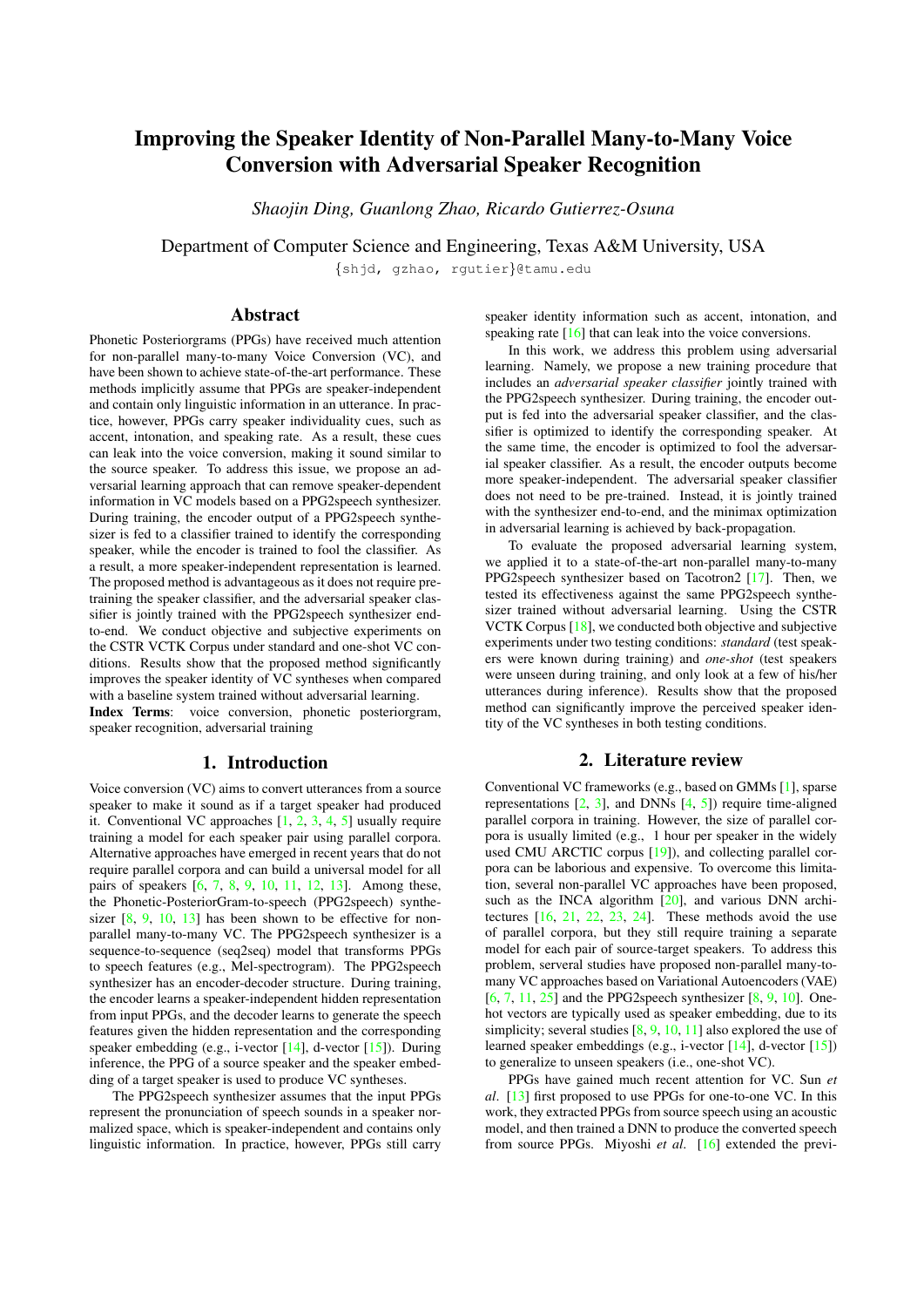<span id="page-1-0"></span>

Figure 1: *Overall workflow of the proposed non-parallel manyto-many VC system.*

ous PPG-based method with a sequence-to-sequence model that converted the context posterior probabilities, which improved the speaker identity of the converted speech. Zhou *et al*. [\[26\]](#page-4-25) adopted bilingual PPGs for cross-lingual voice conversion. Liu *et al*. [\[8\]](#page-4-7), Lu *et al*. [\[9\]](#page-4-8), and Mohammadi *et al*. [\[10\]](#page-4-9) extended the one-to-one PPG-based VC framework for many-to-many VC by conditioning on a speaker embedding.

Two previous studies [\[27,](#page-4-26) [12\]](#page-4-11) explored the use of adversarial learning to disentangle linguistic and speaker representations in VC. Huang *et al*. [\[27\]](#page-4-26) used a pre-trained speaker classifier in a VAE to reduce speaker information from the linguistic representations. Zhang *et al*. [\[12\]](#page-4-11) achieved the same purpose using AEs by explicitly enforcing the distribution of the hidden representation from each speaker to be identical. Our proposed method differs from these prior approaches in several aspects. First, our adversarial learning algorithm has two advantages. Huang *et al*. [\[27\]](#page-4-26) pre-trained the classifier and froze its weights during the training of the VC model. In contrast, our proposed method does not require the pre-training of the adversarial speaker classifier. Zhang *et al*. [\[12\]](#page-4-11) used an explicit loss function for adversarial learning. In contrast, the speakerindependent hidden representation in our proposed method is implicitly learned through the minimax optimization. Second, these previous approaches have only been evaluated for *standard* conditions. In contrast, our study considers both *standard* and *one-shot* conditions, the latter being appealing for realworld applications since it requires little data from the target speaker.

# 3. Methods

Illustrated in Figure [1,](#page-1-0) our proposed VC system consists of four modules (highlighted in blue): a speaker-independent acoustic model to extract PPGs, a speaker recognition model to extract d-vectors as the speaker embeddings, a PPG2speech synthesizer to convert PPGs to Mel-spectrograms, and a final neural vocoder to generate a speech waveform from the Melspectrogram. First, we introduce a state-of-the-art PPG2speech synthesizer based on Tacotron2 [\[17\]](#page-4-16) as a baseline system. Then, we describe the proposed adversarial learning approach.

#### <span id="page-1-2"></span>3.1. Baseline method: PPG2speech synthesizer

Our system is based on the text-to-speech Tacotron2 model, which uses a seq2seq model to convert a text embedding se-

<span id="page-1-1"></span>

Figure 2: *PPG2speech synthesizer with adversarial speaker classifier.* z *denotes the hidden representation produced by the encoder. The adversarial speaker classifier is only used during training.*

quence to a Mel-spectrogram. Tacotron2 has an encoderdecoder architecture. The encoder network contains three convolution layers and one Bidirectional Long Short Term Memory (LSTM) layer, which takes a text embedding as the input and produces a hidden representation. The output of the encoder is then fed to an autoregressive decoder LSTM with a locationsensitive attention mechanism [\[28\]](#page-4-27), which produces the Melspectrogram. Finally, the Mel-spectrogram is input to a postnet with five convolution layers, which predicts the residual and improves the synthesis by adding the residual.

In our case (voice conversion), the inputs of the PPG2speech synthesizer are PPGs instead of text embeddings. The PPG sequences are usually significantly longer than text embedding sequences. To capture the high-level phonetic and contextual information in an input PPG sequence, we replace the LSTM layer in the encoder with two pyramidal-LSTM (pLSTM) layers [\[29\]](#page-4-28). Each pLSTM reduces the time resolution by a factor of two, and therefore our encoder produces four times shorter hidden representation sequences compared with the input sequences. To generalize the Tacotron2 model to perform many-to-many VC, we condition the decoder with a speaker embedding. In this work, we use a d-vector [\[30\]](#page-4-29) as the speaker embedding, and concatenate it with the encoder output, following [\[31\]](#page-4-30).

The overall framework of our PPG2speech synthesizer is shown in Figure [2.](#page-1-1) Given a non-parallel corpus containing multiple speakers, the inputs to the network are pairs of PPGs ( $x \in$  $\mathbb{R}^{T\times D}$ ) and the corresponding speaker embeddings ( $\mathbf{s}\in\mathbb{R}^{M}$ ), where  $T$  is the length of the sequence,  $D$  is the dimensionality of the PPGs, and  $M$  is the dimensionality of speaker embedding. During training, a PPG sequence  $x$  is first fed to the encoder  $E$ 

$$
z = E(x; \theta_e) \tag{1}
$$

where z is the resulting hidden representation and  $\theta_e$  are the encoder parameters. Then, the hidden representation  $z$  and the speaker embedding  $s$  are concatenated and fed to an autoregressive attention-decoder network (along with the post-net)  $D$  with parameters  $\theta_d$ , to produce the Mel-spectrogram  $o_{mel}$ ,

$$
o_{mel} = D([z, s]; \theta_d) \tag{2}
$$

At the same time, the network also predicts if the generating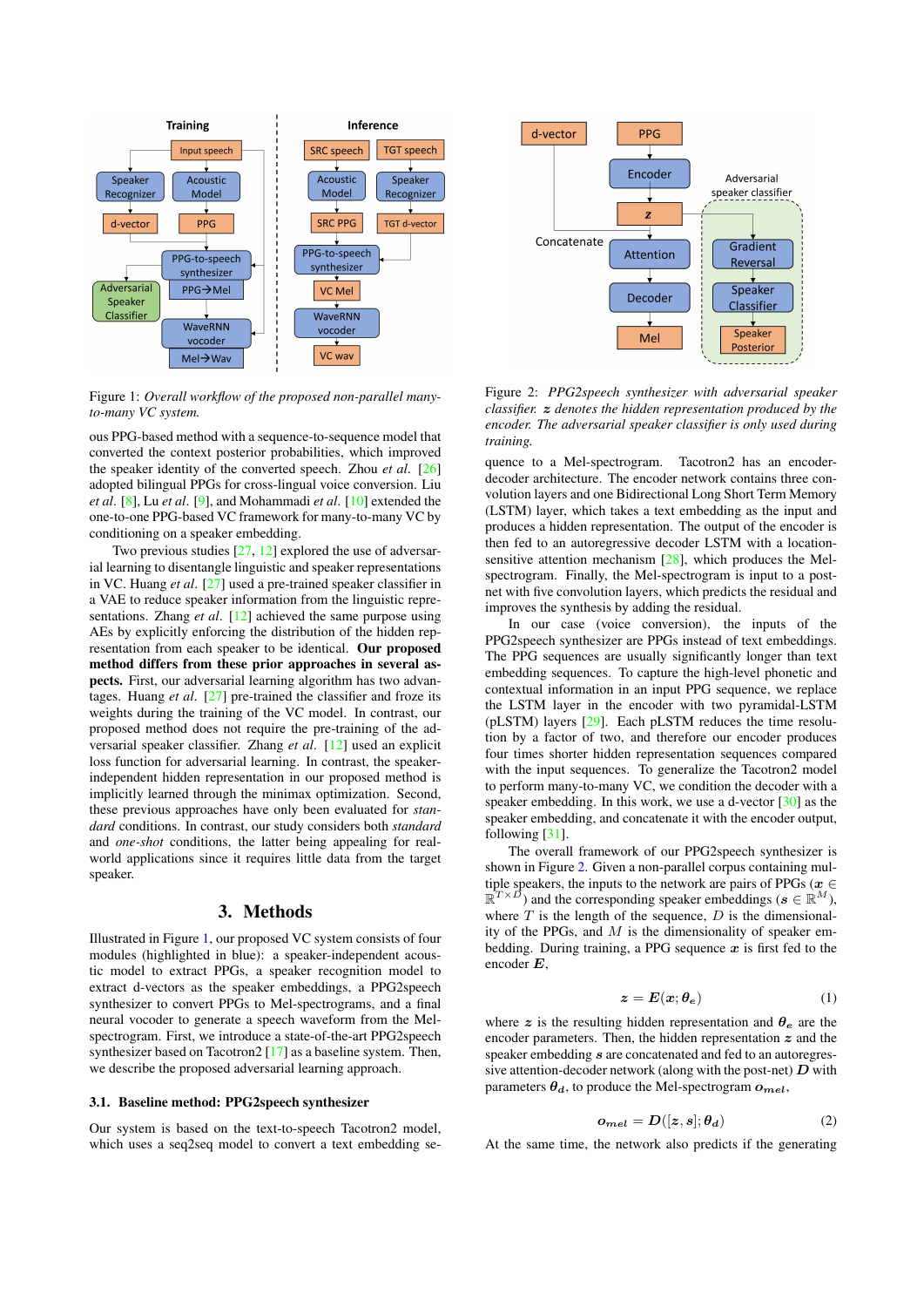process should stop, i.e., a stop token  $o_{stop}$ . The model is optimized by minimizing the loss:

$$
L_{VC}(\theta_e, \theta_d) = \alpha \left\| o_{mel} - y_{mel} \right\|_2^2
$$
  
+  $\beta CE(o_{stop}, y_{stop})$  (3)

where  $y_{mel}$  is the ground-truth Mel-spectrogram;  $y_{stop}$  is the ground truth stop token values;  $CE(\cdot)$  is the cross-entropy loss;  $\alpha$ ,  $\beta$  are the weights for each term to control the relative importance.

#### 3.2. Proposed method: Adversarial speaker classifier

As we have noted, the PPG2speech synthesizer ignores the fact that PPGs carry speaker individualities such as accent, intonation, and speaking rate. As a result, the converted speech can still resemble the source speaker. The proposed adversarial speaker classifier, shown in Figure [2,](#page-1-1) is designed to address this issue. The classifier  $C$  takes the encoder output  $z$  as input and passes it through three fully-connected layers. The last layer produces a probability for each speaker:

$$
p = C(z; \theta_c) = C(E(x; \theta_e); \theta_c)
$$
 (4)

where  $\theta_c$  denote the parameters of the classifier. The encoder  $E$  and adversarial speaker classifier  $C$  are jointly trained with the speaker classification loss:

$$
L_{CLS}(\theta_e, \theta_c) = -\sum_{k=1}^{K} \mathbb{I}(y_{speaker} == k) \log p_k \quad (5)
$$

where  $\mathbb{I}(\cdot)$  is the indicator function, K is the number of speakers,  $y_{\text{speaker}}$  is the speaker who produced x, and  $p_k$  is the probability of speaker k. During training, parameters  $\theta_c$  are optimized to minimize the classification loss to better identify the corresponding speaker, whereas parameters  $\theta_e$  are optimized to maximize the classification loss (i.e., to fool the classifier.) This minimax competition will finally converge when the output of the encoder is sufficiently speaker-independent such that the classifier is not able to identify the speaker.

The VC model is trained jointly with the adversarial speaker classifier in a multi-task learning fashion,

$$
L(\theta_e, \theta_d, \theta_c) = L_{VC}(\theta_e, \theta_d) - \lambda L_{CLS}(\theta_e, \theta_c)
$$
 (6)

where  $\lambda$  control the relative importance of  $L_{CLS}$ . Parameters  $\theta_e$ ,  $\theta_d$ ,  $\theta_c$  are optimized such that,

$$
\boldsymbol{\theta_e}, \boldsymbol{\theta_d} = \text{argmin} L(\boldsymbol{\theta_e}, \boldsymbol{\theta_d}, \boldsymbol{\theta_c}) \tag{7}
$$

$$
\boldsymbol{\theta_c} = \text{argmax} L(\boldsymbol{\theta_e}, \boldsymbol{\theta_d}, \boldsymbol{\theta_c}) \tag{8}
$$

and they can be updated though back-propagation using stochastic gradient descent (SGD) as,

<span id="page-2-0"></span>
$$
\theta_e \leftarrow \theta_e - \mu \left( \frac{\partial L_{VC}}{\partial \theta_e} - \lambda \frac{\partial L_{CLS}}{\partial \theta_e} \right) \tag{9}
$$

$$
\theta_d \leftarrow \theta_d - \mu \frac{\partial L_{VC}}{\partial \theta_e} \tag{10}
$$

$$
\boldsymbol{\theta_c} \leftarrow \boldsymbol{\theta_c} - \mu \frac{\partial L_{CLS}}{\partial \boldsymbol{\theta_c}} \tag{11}
$$

where  $\mu$  is the learning rate. The negative coefficient  $-\lambda$  in eq. [9](#page-2-0) reversed the gradient back-propagated from the adversarial speaker classifier. The gradient reversal maximizes  $L_{CLS}$  for  $\theta_e$  and makes the encoder fool the classifier, which is key to the optimization. In practice, we use the *gradient reversal layer* introduced in [\[32,](#page-4-31) [33\]](#page-4-32). During forward-propagation, it operates as an identity transform, and during back-propagation it multiplies the gradient by  $-\lambda$ .

## 4. Experimental setup

#### 4.1. Acoustic model, speaker recognition model, and neural vocoder

We used a fully-connected DNN [\[34\]](#page-4-33) as the acoustic model, which outputs 5,816 senones. We used the implementation in Kaldi [\[35\]](#page-4-34) and trained the acoustic model on the Librispeech corpus [\[36\]](#page-4-35). We implemented the speaker recognition model proposed in [\[30\]](#page-4-29) to produce a 256 dimensional d-vectors and trained it on the VoxCeleb2 dataset [\[37\]](#page-4-36). We used a universal WaveRNN [\[38\]](#page-4-37) as the neural vocoder for all the testing speakers. The vocoder was trained on the VCTK training set (see below). Both the speaker recognition model and the neural vocoder were implemented in PyTorch [\[39\]](#page-4-38).

#### 4.2. PPG2speech synthesizer

We trained and evaluated the proposed VC system on the CSTR VCTK Corpus [\[18\]](#page-4-17), which contains utterances from 109 English speakers with several accents (e.g., British, American, Scottish, Irish, Indian). For each speaker, there are on average 300 utterances, a subset of which have the same linguistic contents across all speakers. In our experiments, we divided the corpus into three subsets: a training set, a *standard* (test speakers were seen in training) test set, and a *one-shot* set (test speakers were unseen in training) test set. The training set consists of 105 speakers. Among these speakers, we selected four speakers for standard testing (p227, p228, p240, p256). We used the first 20 utterances of these speakers as the standard test set, and excluded them from the training set. The one-shot test set consists of the first 20 utterances of 4 speakers (p225, p226, p229, p232) that did not appear during training. All the test speakers had a British accent. For the standard test set, we considered four VC directions: p227 to p228 (M-F), p228 to p240 (F-F), p240 to p256 (F-M), and p256 to p227 (M-M). For the one-shot test set, we also considered four VC directions: p225 to p226 (F-M), p226 to p232 (M-M), p232 to p229 (M-F), and p229 to p225 (F-F).

For each utterance, we down-sampled the waveform from 48kHz to 16kHz to match the sampling rate of other modules, and then extracted an 80-dim Mel-spectrogram with a 50ms window and 12.5ms shift. Following the same frame shift, we extracted the PPG (collapsed into a 40-dim mono-phone PPG from the 5,816-dim senone PPG) and the d-vector (256-dim) for each utterance using the acoustic model and speaker recognition model, respectively. The fully-connected layers of adversarial speaker classifier have 512 nodes. We set other model hyperparameters following [\[17\]](#page-4-16).

We implemented the VC models using TensorFlow<sup>[1](#page-2-1)</sup>  $[40]$ and trained on a single NVIDIA V100 GPU. Hyperparameters  $\alpha$ ,  $\beta$  were set to 1.0, 0.005 empirically. Following [\[32\]](#page-4-31), we gradually changed  $\lambda$  in adversarial speaker classifier from 0 to

<span id="page-2-1"></span><sup>1</sup>Audio samples and source code are available at [https://github.com/](https://github.com/shaojinding/Adversarial-Many-to-Many-VC) [shaojinding/Adversarial-Many-to-Many-VC.](https://github.com/shaojinding/Adversarial-Many-to-Many-VC)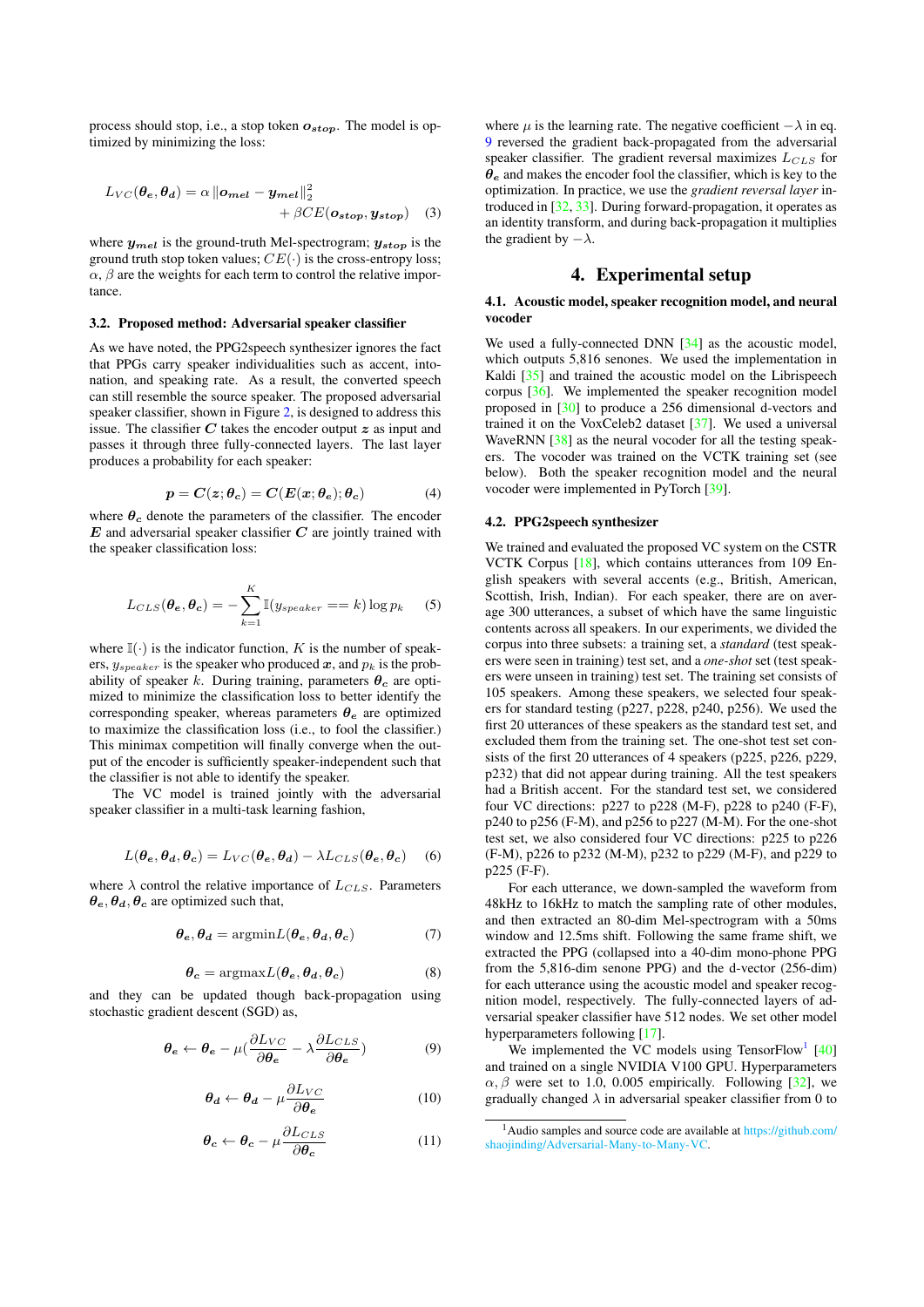1 during the training process as:

$$
\lambda_p = \frac{2}{1 + \exp(-10 \cdot p)} - 1 \tag{12}
$$

where  $p$  is the percentage of the training process. We used a batch size of 64 and an Adam Optimizer with a learning rate of 10<sup>−</sup><sup>4</sup> . The model converged after 60,000 steps, and the entire training time was around 30 hours.

### 5. Experiments

We conducted both objective and subjective experiments under *standard* and *one-shot* conditions. For objective evaluation, we used the Mel-Cepstral Distortion (MCD) [\[41\]](#page-4-40) between VC and the ground-truth target utterances. Since computing MCD requires the ground-truth target speech, we selected a subset of 19 utterances that have the same linguistic content. For subjective evaluation, we conducted two listening tests on Amazon Mechanical Turk. In the first test, we asked listeners to rate the similarity between pairs of utterances using a Voice Similarity Score (VSS) [\[42\]](#page-4-41). In the second test, we asked listeners to rate the acoustic quality using a Mean Opinion Score (MOS). All participants were required to pass a pre-test that asked them to identify different regional accents in the United States. Additionally, in each listening test, we used 12 calibration utterances to detect if participants were cheating. We excluded ratings of the calibration utterances from the data analysis.

#### 5.1. Standard testing

For standard testing, we compared the proposed adversariallearning approach (denoted as Proposed) against the baseline PPG2speech system in Section [3.1](#page-1-2) (PPG2speech). We did not compare it to other non-parallel many-to-many VC methods, as our PPG2speech baseline shares the same spirit as previous methods. To ensure a fair comparison, we kept the encoder and decoder architectures identical to the proposed approach.

Results from the objective and subjective evaluations are summarized in Table [1.](#page-3-0) The proposed method achieved a statistically significant lower MCD (8.37) than the baseline (8.47,  $p = 0.01$ ). For the VSS test, 17 participants rated 108 utterance pairs: 32 pairs (16 VC-SRC pairs, 16 VC-TGT pairs) for each of the three systems, and 1[2](#page-3-1) calibration utterances<sup>2</sup>. For each utterance pair, participants were required to decide whether the two utterances were from the same speaker and then rate their confidence in the decision on a 7-point scale. The VSS was computed by collapsing the above two fields into a 14-point scale: -7 (definitely different speakers) to +7 (definitely the same speaker). As shown in Table 1, the proposed approach received a VSS rating of -6.20 on VC-SRC pairs, and 5.02 on VC-TGT pairs, which indicated that listeners were confident that VC syntheses and source speech were produced by different speakers, and that syntheses and target speech were produced by the same speaker, respectively. These scores were significantly better than those for the baseline: -5.62 VC-SRC, 4.25 VC-TGT;  $p \ll 0.001$  in both cases.

For the MOS test, 19 participants rated 72 utterances from the three VC systems: 20 utterances per system, and 12 calibration utterances. For each utterance, participants were required to rate its acoustic quality from 1-bad to 5-excellent. As shown in Table [1,](#page-3-0) participants rate the proposed approach to have a 3.86 MOS, which is higher than the baseline (3.77,  $p = 0.03$ ).

<span id="page-3-0"></span>Table 1: *Objective (MCD, lower the better) and subjective (MOS and VSS, higher the better) results under standard condition. All the results are shown with 95% confidence interval.*

| Method     | <b>MCD</b>    | VSS              |               | <b>MOS</b>    |
|------------|---------------|------------------|---------------|---------------|
|            |               | VC-SRC           | VC-TGT        |               |
| PPG2speech | $8.47 + 0.07$ | $-5.62 + 0.09$   | $4.25 + 0.12$ | $3.77 + 0.06$ |
| Proposed   | $8.37+0.07$   | -6.20 $\pm$ 0.06 | $5.02 + 0.10$ | $3.86 + 0.05$ |

#### 5.2. One-shot testing

For one-shot testing, we also compared the proposed approach against the PPG2speech baseline. Results from the objective and subjective evaluation tests are shown in Table [2.](#page-3-2) In the MCD test, the proposed method (9.31) marginally outperforms the PPG2speech baseline (9.38,  $p = 0.04$ ). In the VSS test, 18 participants rated 76 utterance pairs: 32 pairs (16 VC-SRC pairs and 16 VC-TGT pairs) for each of the two systems, and 12 calibration utterances. As shown in Table 2, participants were quite confident that the syntheses from the proposed method and the source speech were produced by different speakers (-6.12 VC-SRC), and that the syntheses and the target speech were produced by the same speaker (4.80 VC-TGT). This result also surpasses the PPG2speech baseline (-5.53 VC-SRC, 4.17 VC-TGT;  $p \ll 0.001$  in all cases) with statistical significance.

In the MOS test, 19 participants rated 52 utterances from the two VC systems: 20 utterances per system, and 12 calibration utterances. As shown in Table [2,](#page-3-2) participants rated the proposed approach to have a 3.77 MOS, which is significantly higher than the ratings of the baseline (3.61,  $p \ll 0.001$ ).

<span id="page-3-2"></span>Table 2: *Objective (MCD, lower the better) and subjective (MOS and VSS, higher the better) results under one-shot condition. All the results are shown with 95% confidence interval.*

| Method     | <b>MCD</b>    | VSS          |               | <b>MOS</b>    |
|------------|---------------|--------------|---------------|---------------|
|            |               | VC-SRC       | VC-TGT        |               |
| PPG2speech | $9.38 + 0.09$ | $-5.53+0.11$ | $417+0.21$    | $3.61 + 0.06$ |
| Proposed   | $9.31 + 0.08$ | $-6.12+0.10$ | $4.80 + 0.20$ | $3.77 + 0.06$ |

## 6. Conclusions

We have proposed an adversarial learning approach to improve speaker identity in non-parallel many-to-many voice conversion. During training, the encoder output is consumed by an adversarial speaker classifier, which is optimized to identify the corresponding speaker. At the same time, the encoder is optimized to fool the adversarial speaker classifier, and therefore, it can produce more speaker-independent linguistic representations. We conducted both objective and subjective experiments under standard and one-shot conditions. Results indicate that the proposed method consistently improves the speaker identity and acoustic quality of VC syntheses over the baseline under both conditions.

# 7. Acknowledgements

This work was supported by NSF awards 1619212 and 1623750.

<span id="page-3-1"></span><sup>&</sup>lt;sup>2</sup>A VC-SRC pair consists of a VC utterance and an utterance randomly selected from the source speaker (SRC), whereas a VC-TGT pair consists of a VC utterance and an utterance randomly selected from the target speaker (TGT).